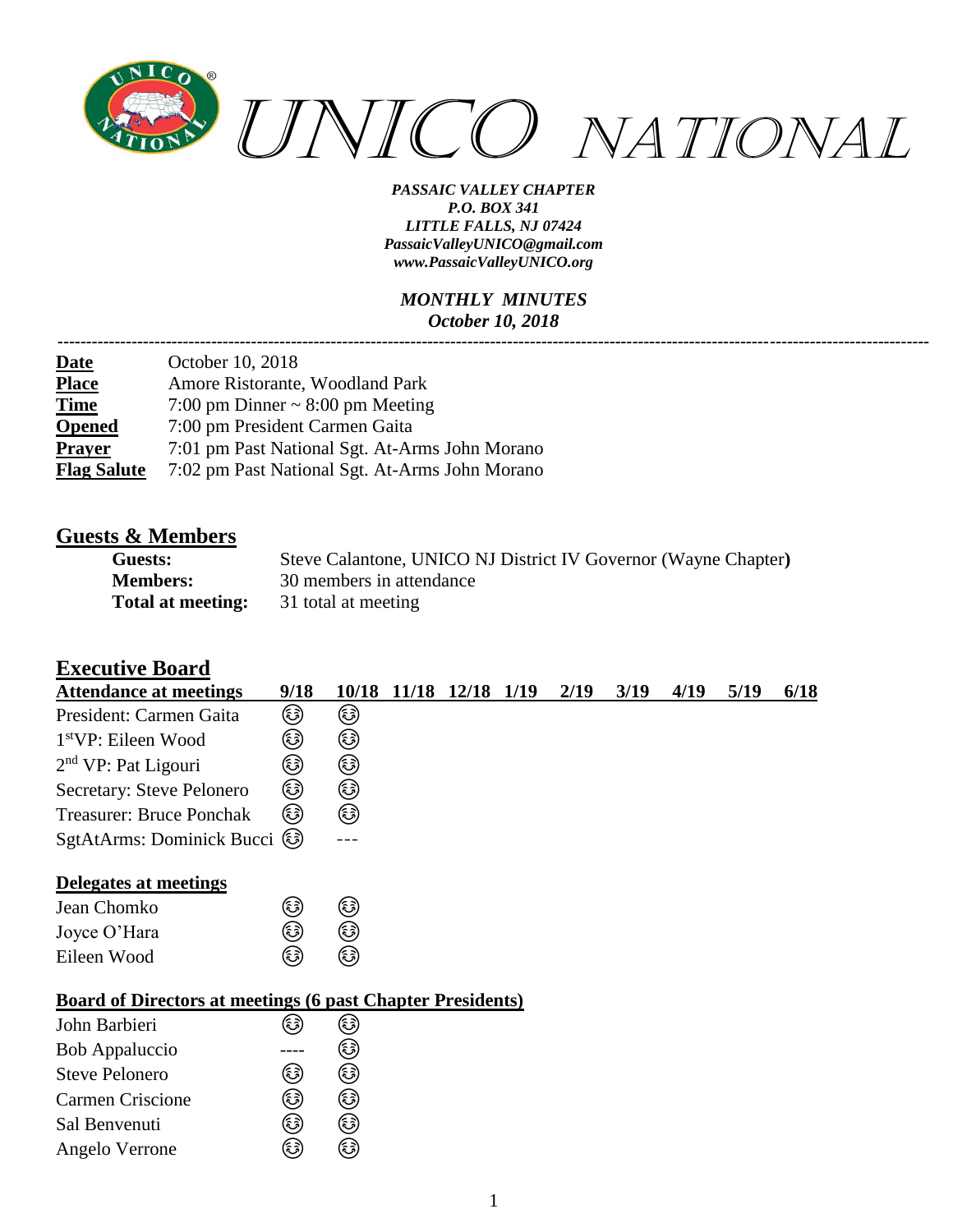

#### *MONTHLY MINUTES October 10, 2018*

*---------------------------------------------------------------------------------------------------------------------------------------------------------*

| <b>Past Chapter Presidents in attendance at meetings</b> |        |       |  |             |      |      |      |      |      |      |
|----------------------------------------------------------|--------|-------|--|-------------|------|------|------|------|------|------|
|                                                          | 9/18   | 10/18 |  | 11/18 12/18 | 1/19 | 2/19 | 3/19 | 4/19 | 5/19 | 6/18 |
| Joe Agresti PNP                                          | ٨      | کی    |  |             |      |      |      |      |      |      |
| <b>Bob Appaluccio</b>                                    | ----   | هٔ)   |  |             |      |      |      |      |      |      |
| John Barbieri                                            | ٨      | ٨     |  |             |      |      |      |      |      |      |
| Sal Benvenuti                                            | (هَءَ) | ٨     |  |             |      |      |      |      |      |      |
| Carmen Criscione                                         | کی     | ٨     |  |             |      |      |      |      |      |      |
| John Morano                                              | ☺      | ٨     |  |             |      |      |      |      |      |      |
| <b>Steve Pelonero</b>                                    | ٨      | ٨     |  |             |      |      |      |      |      |      |
| <b>Bruce Ponchak</b>                                     | ٨      | ٨     |  |             |      |      |      |      |      |      |
| <b>Chuck Russo</b>                                       | ٨      | ٨     |  |             |      |      |      |      |      |      |
| Angelo Verrone                                           | ٨      |       |  |             |      |      |      |      |      |      |

## **Opening Remarks**

• President Carmen Gaita:

Carmen welcomed everyone. He noted that this year his goal was to help raise a lot money with our chapter to give away more to needy causes. He noted that our next meeting was to be again at Amore on November 14<sup>th</sup> and that our December meeting will be at Hollywood Pizza in Fairfield for a cost of approximately \$16.00. Carmen then asked District Governor Steve Calantone to swear in our newest member James Minnella from Little Falls

• 1<sup>st</sup> VP Eileen Wood:

Eileen welcomed everyone but said that she had no report to give

 $\bullet$  2<sup>nd</sup> VP Patrick Liguori:

Pat also said that he nothing to report on

## **Secretary Minutes**

Secretary: Steve Pelonero

Steve noted that the minutes were emailed to all of the members and also printed and placed on the dinner tables at the meeting. He asked for motion to accept:

 $1<sup>st</sup>$ Sal Benvenuti  $2<sub>nd</sub>$ Joyce O'Hara Discussion: None All in favor: Yes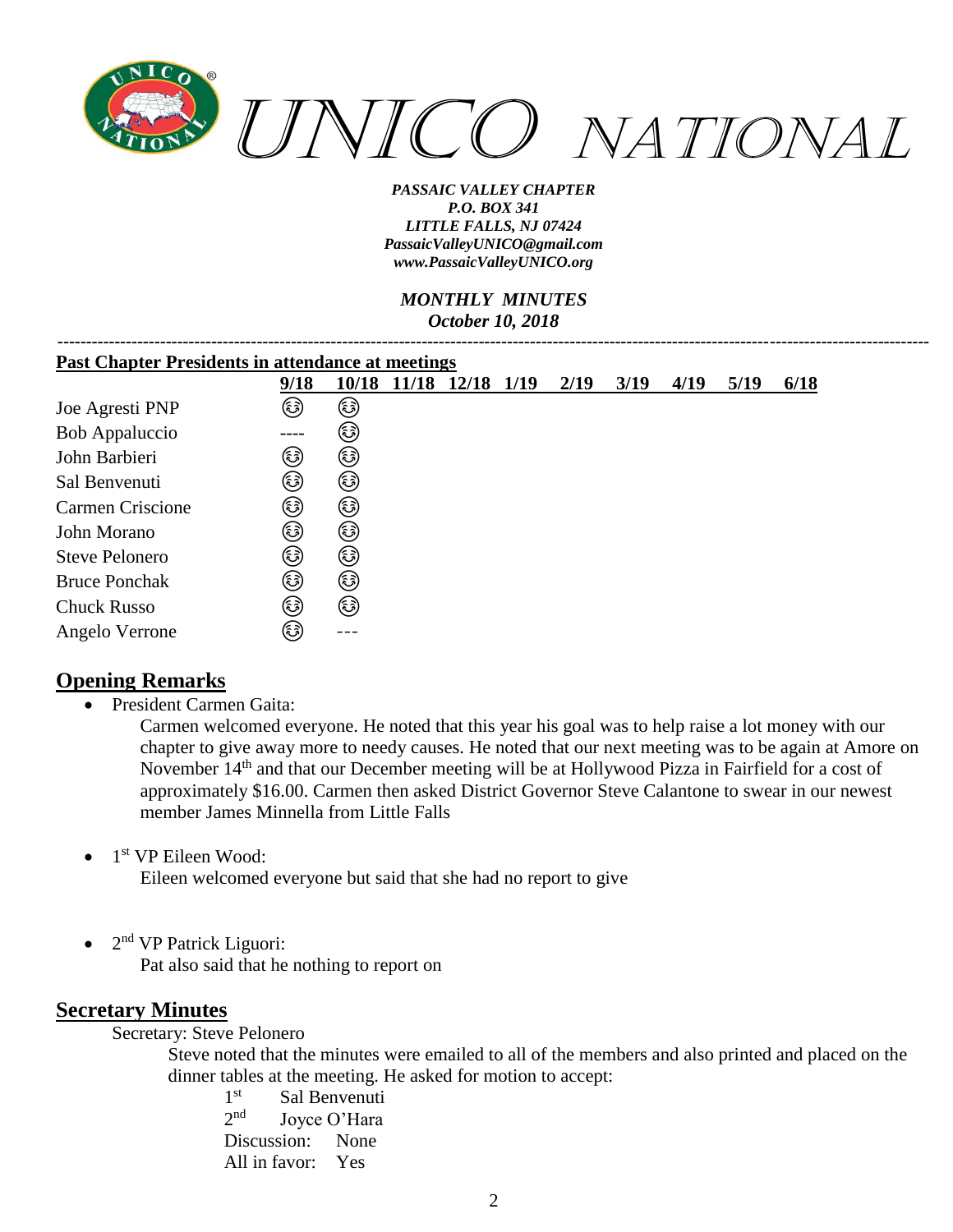

*MONTHLY MINUTES October 10, 2018 ---------------------------------------------------------------------------------------------------------------------------------------------------------*

#### **Treasurer Report**

Treasurer: Bruce Ponchak

Bruce noted that the treasurers report was emailed out and also printed. He asked for discussion and/or a motion to accept

 $1<sup>st</sup>$ Joe Agrestu PNP  $2<sub>nd</sub>$ Frank Capalbo Discussion: None All in favor: Yes

#### **Budget for 2018-2019**

Chapter President Carmen said that the executive board and board of directors worked on and presented the budget at the September meeting. He noted that at this October meeting was the time to vote on it Motions to accept made by:

 $1<sup>st</sup>$ Pat Liguori  $2<sub>nd</sub>$ Sal Nocella Discussion: None All in favor: Yes

#### **Good and Welfare: Sal Nocella**

**No report**

#### **Bills & Communications**

- o President Carmen Gaita reported that there were no bills
- o Carmen also reported that tickets were received from the UNICO National Committee for the "Meet the President" night. Carmen asked who will be attending the dinner to meet President Lee Norelli on Tuesday, October  $16<sup>th</sup>$ . The chapter will subsidize \$10 toward the ticket price of \$55. Checks to be made out for \$45.00 ...... 8 tickets were sold through our chapter: Carmen Gaita, John Morano, Carmen Criscione, Debbie Benvenuti, Joe Benvenuti, Chuck russo, Frank Capalbo, Bob Appaluccio … 4 tickets were bought through National as officers: Joe Agresti PNP, Sal Benvenuti, Steve Pelonero, Pat Pelonero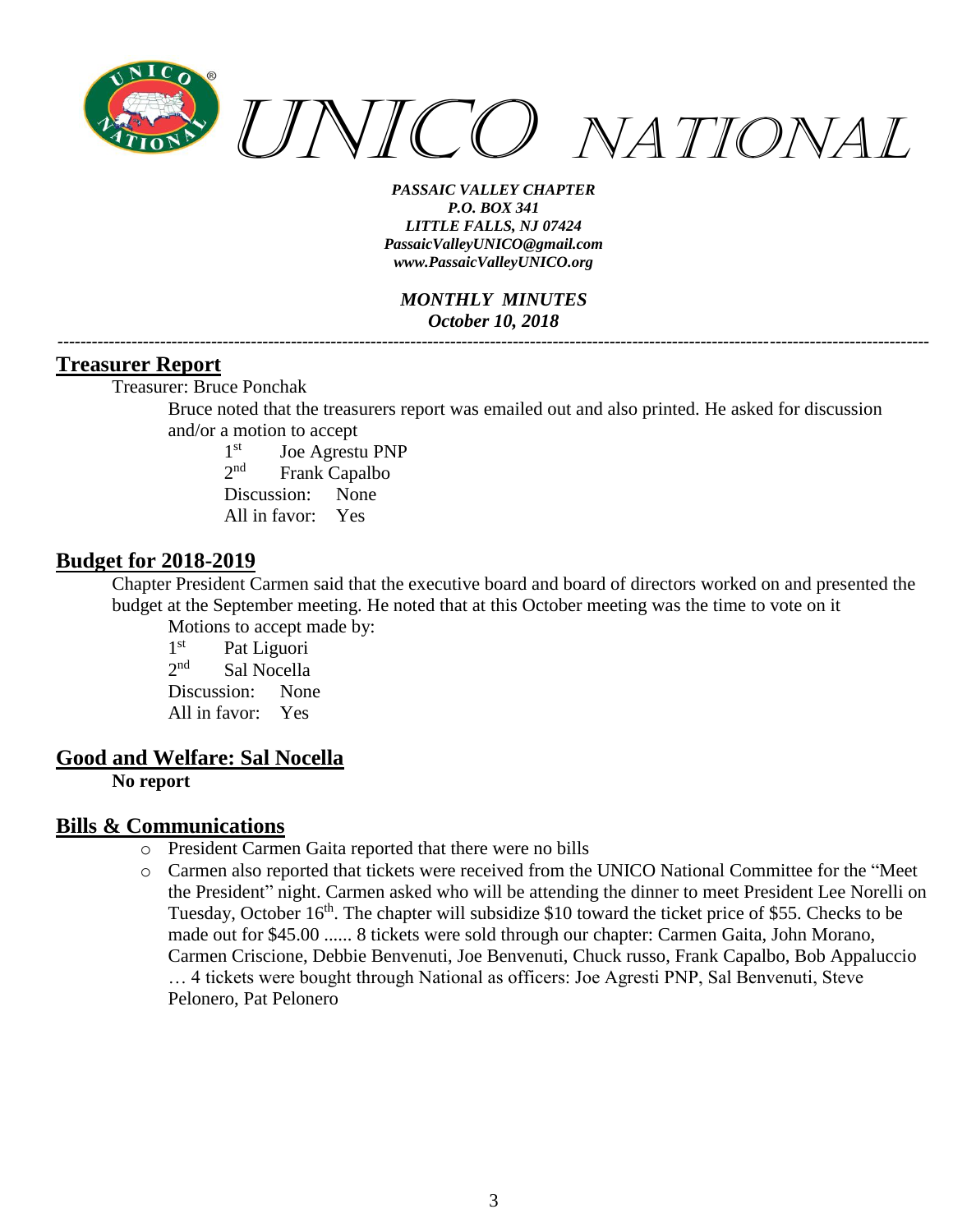

*MONTHLY MINUTES October 10, 2018*

*---------------------------------------------------------------------------------------------------------------------------------------------------------*

## **Standing Committees**

## • **Scholarship: Joe Agresti, PNP:**

o Joe noted that it was asked about memorializing and naming our extra scholarships. Joe said that we currently have two standing "Memorial Scholarships already in effect. On that note, we will keep the "**Joseph Curreri Memorial Scholarship**" as is. Joe noted that we will rename the **"Gerald Montanino Scholarship"** to the **"Gerald Montanino - Anthony Nappi Memorial Scholarship"**. Joe added that if additional scholarships are to be awarded, they will be named after a deceased member of our chapter (if any) from this year forward (too many to go back into the past years). We will also name and combine scholarship names if need be if a member donates \$250.00 based on how many scholarships are to be awarded in any given year. These will be a one-time in memory of schoalrship. This years' third scholarship will be named **"The Jean Giancola Scholarship"**

#### • **Brian Piccolo: Chuck Russo:**

o No report

## **Fundraising Committees**

- **Community Service: Chuck Russo**
	- o Chuck reported that April 27 is the date that he asked for of ShopRite in Little Falls to be our date for our Food Pantry Drive. As always he will be looking for volunteers to help
- **Dine with UNICO: Joe Benvenuti**
	- o Joe reported that Thatcher McGee in Fairfield will again give back to our chapter 20% of the food bill totals in a four day period. The fliers have been printed, handed out, and are on our website. The dates are Monday through Thursday, October  $22<sup>nd</sup>$  through the  $25<sup>th</sup>$ . Proceeds from this fundraiser will go to Needy Families
- **Dinner for Two: Carmen Criscione** 
	- o Carmen reported that the tickets are being printed. \$5.00 each or a book of 5 for \$20.00. The winner will get 12 gift certificates for restaurants

#### • **Food Pantry: Roni Corrado**

o Roni reported that Holy Angels is in need and that donations can be brough directly to the pantry or to any meeting

#### • **Golf Outing: Joe Barone**

o No report – Still too early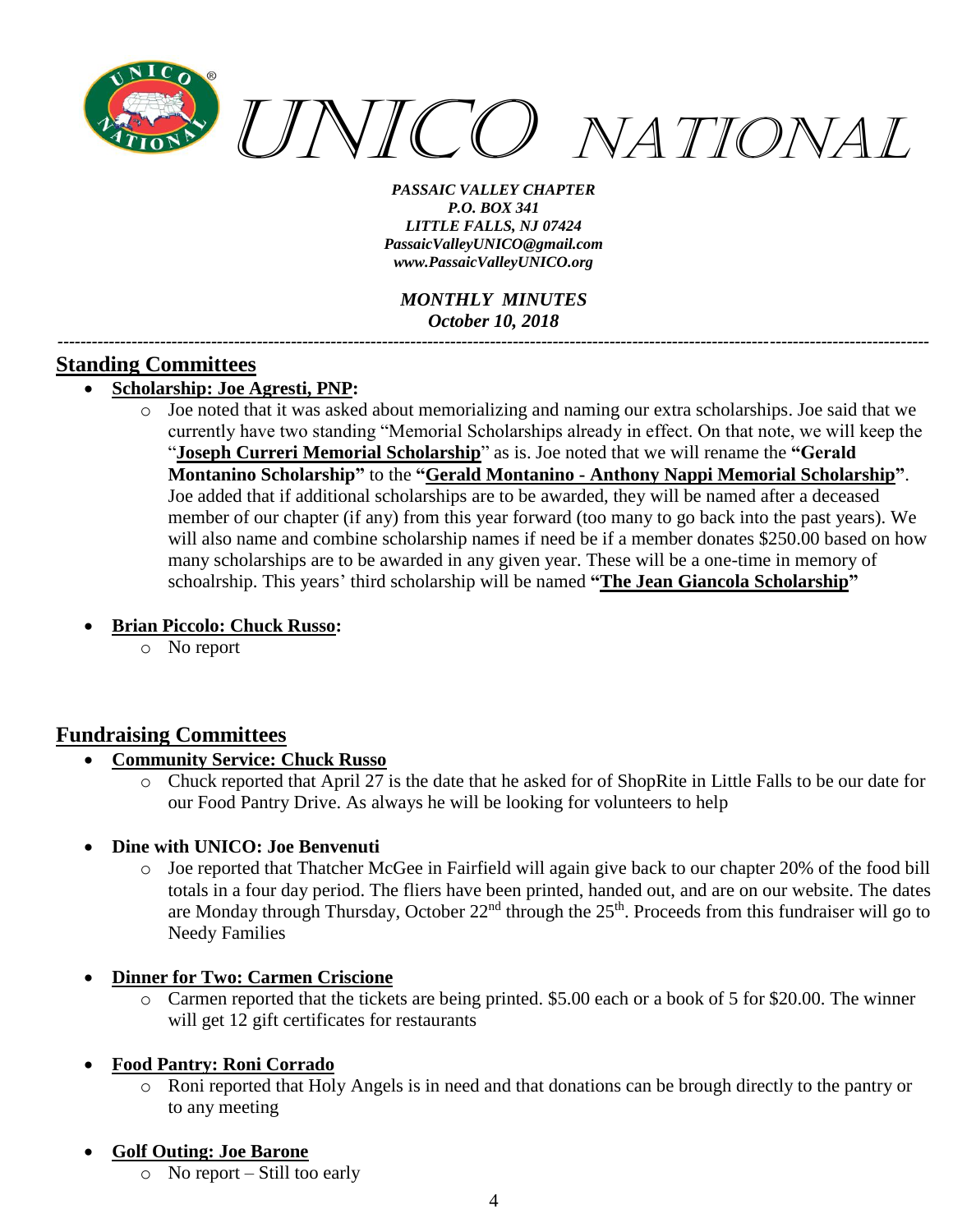

#### *MONTHLY MINUTES October 10, 2018 ---------------------------------------------------------------------------------------------------------------------------------------------------------*

#### • **Holiday Donations: Bob Appaluccio**

o Bob reported in past years we have given to 5 families and that he would like to see that happen again. Currently he added we have budgeted \$1500.00. Donations from anyone who would like to make one must be brought to the November meeting so that we can get the gift cards distributed to the churches in time for the December holiday season

#### • **Overseas Soldiers: Pat Corrado**

o Roni reported that Evelyn Tosi's grandson is now overseas and that we will start accepting items that we can ship to him. More information will follow. Roni also noted that it usually takes four weeks for a package to get there

#### • **Pasta Dinner: Dominick Bucci**

o With Dominick not present at the meeting, Bob Appaluccio reported that our portion of the 140 tickets (70 to our chapter, 70 to Holy Cross Church) were already committed. The date of the dinner is Saturday, November  $17<sup>th</sup>$  @ \$17.00 a ticket. If more tickets become available to us, Bob would let us know. There will be a 50/50 and basket of cheer raffle. A few members and business have made and committed to making donations such as meatballs, garlic bread, pasta, Cannoli, sauce, plates, and more. The only thing still needed is someone to make the salads. A sold out event

#### • **2020 Vision Wine Raffle: Steve Pelonero**

o Steve reported that it is still too early to work on this fundraiser for the 2020 Convention. He said that he will get together after the first of the year with John Barbieri who got the permit and had the tickets printed for last years event.

#### • **Pig Roast: Joe Agresti PNP / Jim Minella**

o Joe reported that January is the tentative month for the Pig Roast and that several places are being looked at. Jim Minnella offered his help to be a co-chair. A committee meeting will follow at the conclusion of this monthly meeting. More information will follow

#### • **Modells: Roni Corrado**

o Roni reported that she is working on getting November and December coupons that can then be handed out to friends, schools, and family for getting a discount at Modells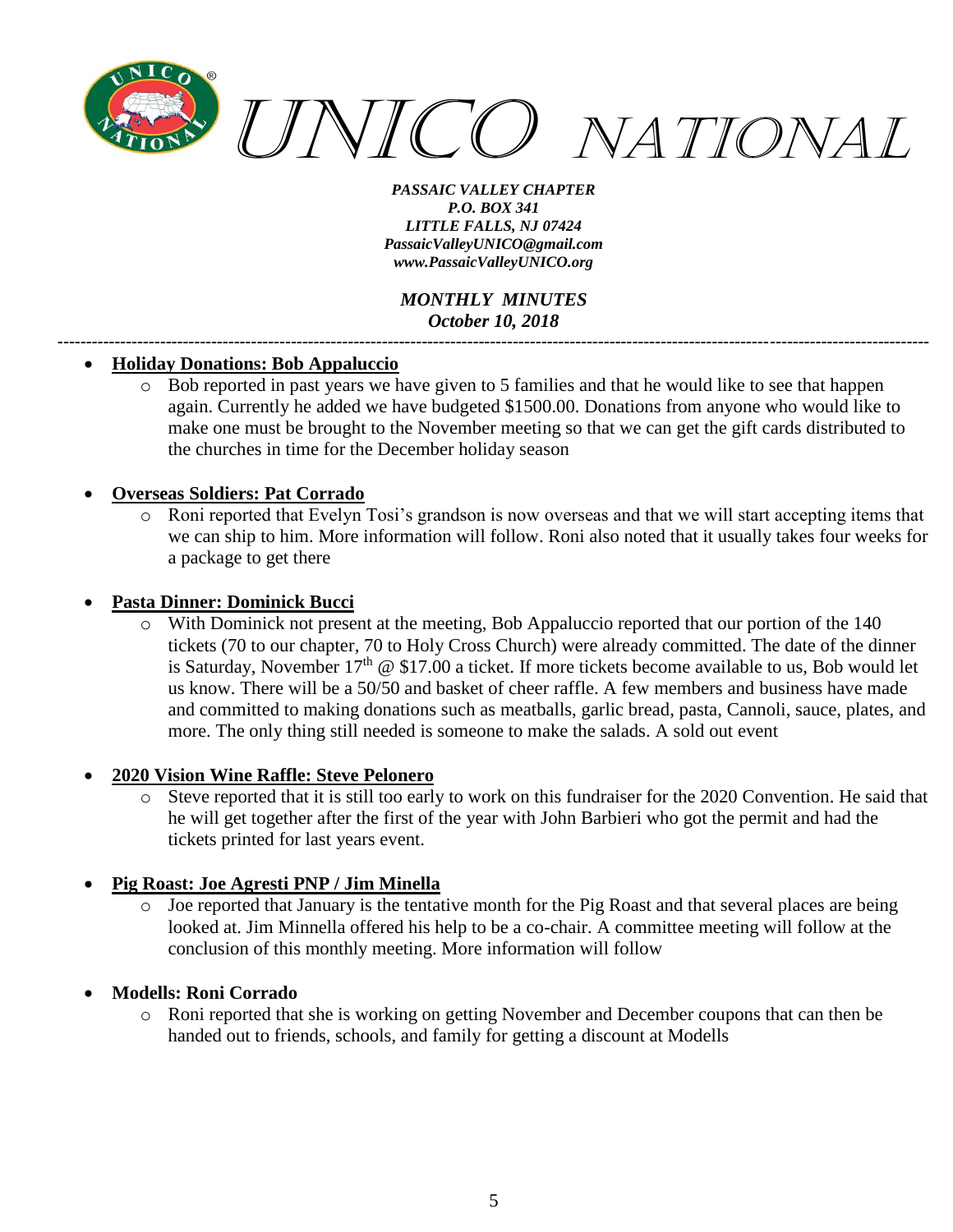

*MONTHLY MINUTES October 10, 2018*

*---------------------------------------------------------------------------------------------------------------------------------------------------------*

## **Non-Fundraising Committees**

- **Heritage Day: Steve Pelonero**
	- o Steve reported that there was not enough time to get the event for October (Italian Heritage Month). But a new month of May was being looked at. Steve went into a little detail of what was needed: postcards printed, stamps, Sal Nocella said that he would provide a Mozzarella making demonstration. And deserts, finger foods, etc are always needed. Postcards would be sent out to as many Italian names from a voter list with the hopes that they RSVP and like what UNICO is about along with our Italian Heritage, and that they would be interested in joining and helping UNICO. More information will follow. About two dedicated months are needed to prepare

#### • **Heritage Talk: Angelo Verrone**

o No report

#### • **Membership: John Barbieri**

- o John reported that we were at 47 members
- o Six members have birthdays in October
- o Average age of our chapter is at 70
- **December Holiday Trip: Joe Agresti**
	- o Joe reported that he needs a commitment on who will be attending Manganini Winery in Walkill NY. There will be a wine tasting followed by a dinner. The day typically starts at noon and is over by 5:30. Providing our own transportation there and back the cost of the tastsing and dinner is \$60.00
	- o 25 people signed up for the day

#### • **Newsletter: Steve Pelonero**

- $\circ$  In our 16<sup>th</sup> year
- o 156 Newsletters
- o September's Issue is at 10 Pages

#### • **Website: Steve Pelonero**

- o Steve reported that our chapter website is at 83,934 visits
- o At our last month October meeting we were at 83,820 visits
- o 114 visits since last meeting
- o New links, photos, YouTube movies, and sections are on the website

#### • **Christmas Meeting Dinner: Joe Agresti PNP**

- o Joe reported that our chapter Christmas dinner meeting will be at Hollywood Pizza in Fairfield. Approximate cost will be \$16.00. More information will follow
- o 26 people signed up to attend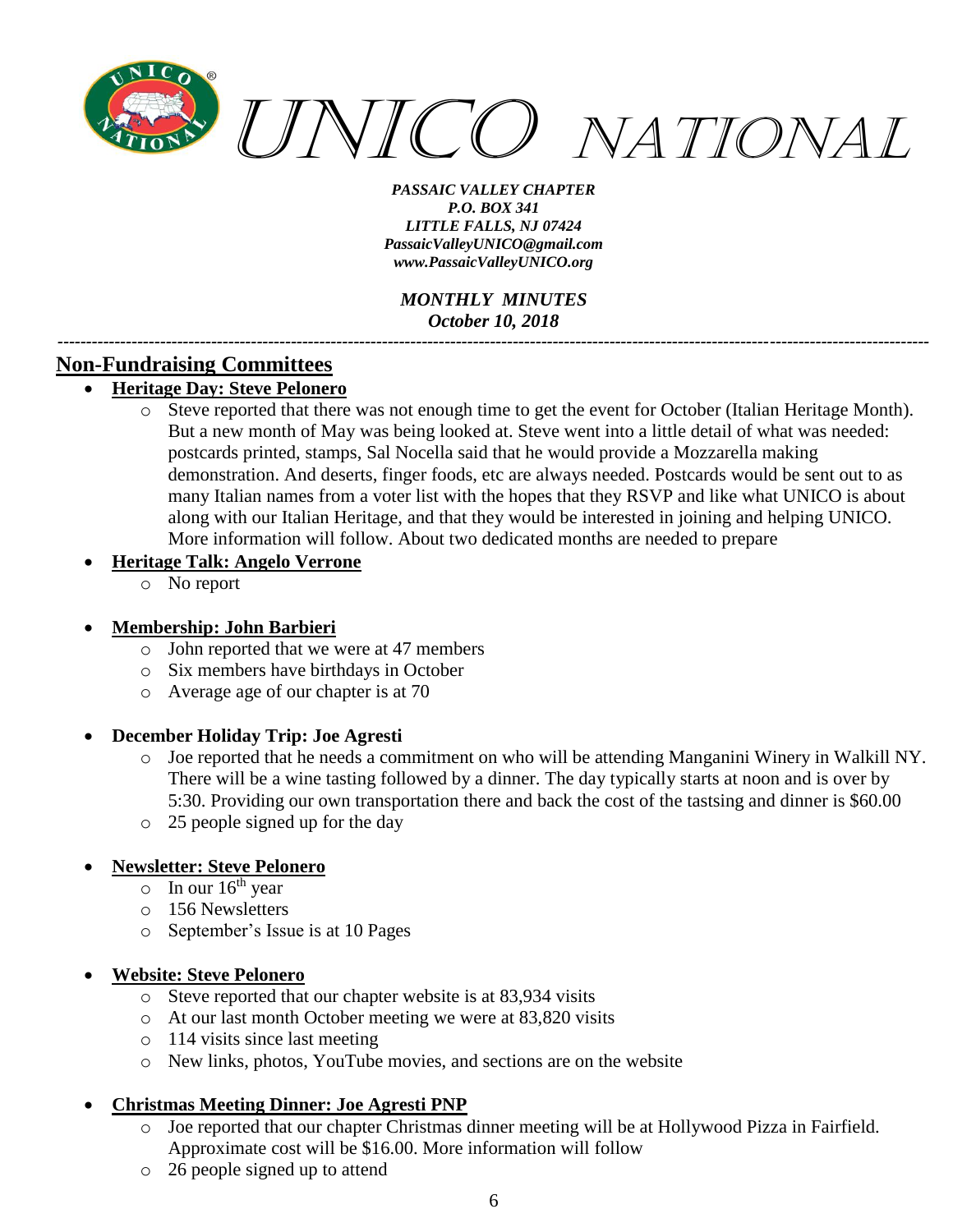

*MONTHLY MINUTES October 10, 2018 ---------------------------------------------------------------------------------------------------------------------------------------------------------*

#### • **Christmas Tree Lighting: Joe Agresti PNP**

- o Joe reported that Candy Canes and possibly Hershey Kisses will be handed out at the Little Falls Christmas Tree Lighting Ceremony. Joe asked if we could have a nice UNICO posted made up for display. A motion was made for \$100 to cover the cost
	- First by Pat Liguori
	- Second by Frank Capalbo
	- All were in favor
	- No discussion

#### • **Easter Egg Hunt: Joe Agresti PNP & Pat Ligouri**

o No report

## **National News**

- October 16: Meet the President at the Venetion in Garfield
- November 9 and 10: Eastern Region in Philadelphia
- November 28: Cigar night fundraiser at the Brick House in Wyckoff for the 2019 Convention. The flier is in our newsletter
- February 28, March 1 & 2: Mid-Year Board meeting in Orlando FL
- March 21, 2019: UNICO National Hockey Night: Devils vs Bruins. If enough people Nationally commit, we could get recognized, possibly even on the ice
- The 2019 July National Convention will be at the Gaylord in Nashville, TN. The room rate is \$169.00 a night
- The 2020 July National Convention will be at the Sanibel Marriott in Fort Myers, FL. The room rate is \$169.00 a night

## **District News**

- December 2, 2018. Tentative date for our NJ IV Christmas Dinner for Special Needs. Steve Calantone, our NJ IV District Governor, who was present at this meeting reported on the dinner and how great of an event it is to attend. More information will follow
- January 10, 2019. Steve Calantone also reported that the 2nd NJ IV District Meeting will be in January and hosted by the Bloomfield Chapter. More information on where will follow. Please let chapter president Carmen if you plan on attending as we always need to give a head count to the District Governor and/or the hosting chapter for the establishment
- Steve Calantone thanked our chapter for the hospitality for the evening